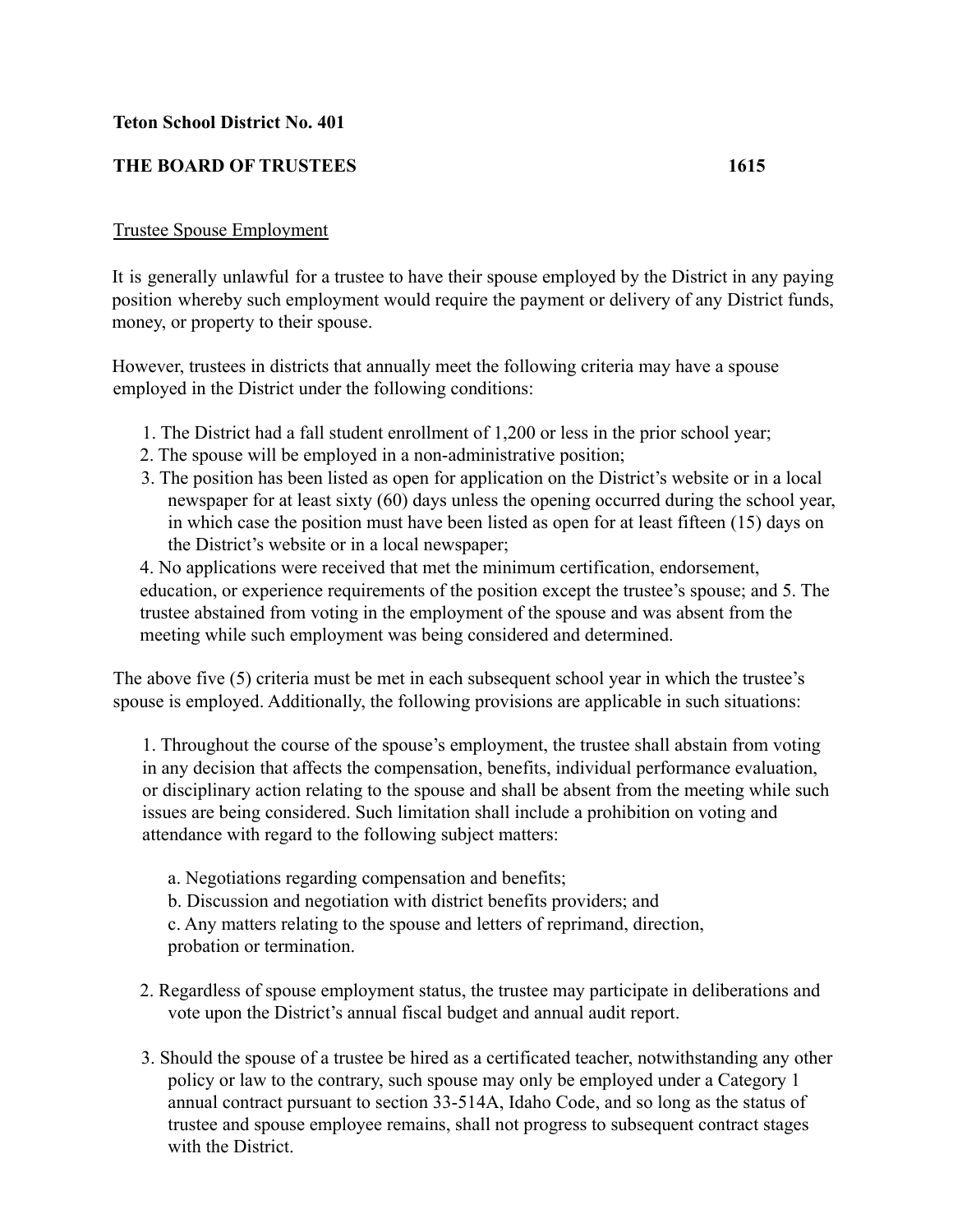Legal Reference: I.C. § 33-507 Limitation upon authority of trustees Policy History: Adopted on: October 13, 2014 Reviewed on: July 12, 2021